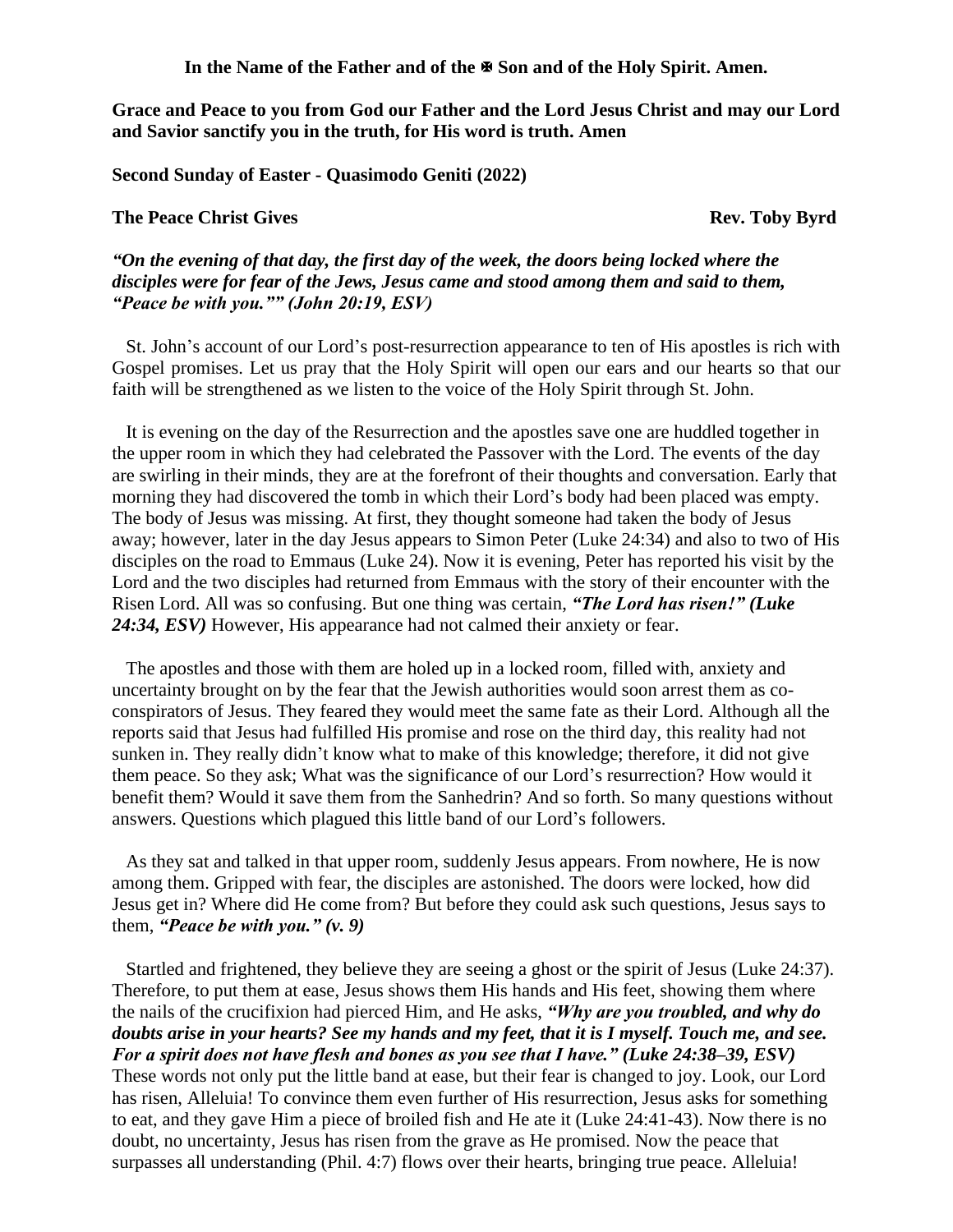This peace that Christ gave to these disciples is the same peace He desires that we have. It is the peace that comes from faith. But as we shall see, it is the peace that comes from a faith that has not seen yet believes.

Ten apostles are in that upper room, but one is missing: the apostle Thomas. Moreover, it seems he is completely unaware of what has happened that day. Therefore, he has no peace, and he is still in fear of the Jews. Thus, when those who witnessed the resurrected Lord tell him what they have seen, he will not believe them. For Thomas, the dead are dead, nothing can bring them to life. This seems to be an extraordinary response from Thomas for he was witness to the resurrection of the Centurion's daughter, the son of the widow of Nain, and the resurrection of Lazarus. But, so, too, were the other ten, and until they saw the resurrected Christ, they, too, were in grave doubt: Was the Christ Peter saw earlier, and the Emmaus disciples saw merely the spirit of Jesus? All of them suffered from the same human understanding, which told them, if someone says that they will rise from the dead, it will not happen. Even their Lord and Master, Jesus Christ.

This seems to be a common problem among much of Christianity today. Oh, not that our Lord Jesus was resurrected, but for them this is a onetime event meant only for Jesus. Many nondenominational Christians literally deny that the resurrection of Christ points to our resurrection on the last day. They deny that a body consisting of flesh and bone can exist in heaven, saying that the body is nothing more than a prison trapping the soul until death. At our death, the soul is mercifully freed to exist with Christ for all eternity in heaven. Thus, heaven, they say, is a place only for the soul, not the body. But such an understanding is not Christianity, it is Gnosticism.

Unbelieving Thomas is now with his brother apostles on the first day of the following week. Suddenly, just as before, in the same locked room, Jesus appears among them and offers them His peace. Thomas is shocked! Obviously, he is thinking: How? How can this be? He died, He was buried, He can't be here! In denying the resurrection Thomas had vowed, *"Unless I see in his hands the mark of the nails, and place my finger into the mark of the nails, and place my hand into his side, I will never believe." (John 20:25, ESV*) These are the very things Jesus now tells him to do. Come, put your finger in my hand and your hand in my side. But most importantly our Lord tells Thomas, *"Do not disbelieve, but believe." (John 20:27, ESV)*

Christ comes among His apostles and gives them peace, the same peace He gives to you and me. The peace that our Lord Jesus offered His apostles on His last night with them, saying, *"Peace I leave with you; my peace I give to you. Not as the world gives do I give to you. Let not your hearts be troubled, neither let them be afraid." (John 14:27, ESV)* This is the peace that comes from being in Christ. It is the peace that suppresses all understanding. It is that peace which gives peace from sin, peace from death, and peace from the devil. It is that peace won by His victory over sin, death, and the devil on the Altar of the Cross.

True, for believers in Christ our lives in this world most often do not feel like we're at peace. Our struggle with sin is a constant battle. But this should not surprise us, for as has been said, from the moment of our Baptism the struggle begins. In those blessed waters you were baptized into Christ and made a child of God; however, also from that moment Satan has dedicated his efforts to steal you away from Christ and make you a child of his. This is the constant warfare we're engaged in on this side of heaven, but it is a war in which we know the victory is ours in Christ. St. Paul makes this clear in his letter to the Romans, *"There is therefore now no condemnation for those who are in Christ Jesus." (Romans 8:1, ESV)* And he clarifies his statement just two verses later, saying, *"For God has done what the law, weakened by the flesh, could not do. By sending his own Son in the likeness of sinful flesh and for sin, he condemned*